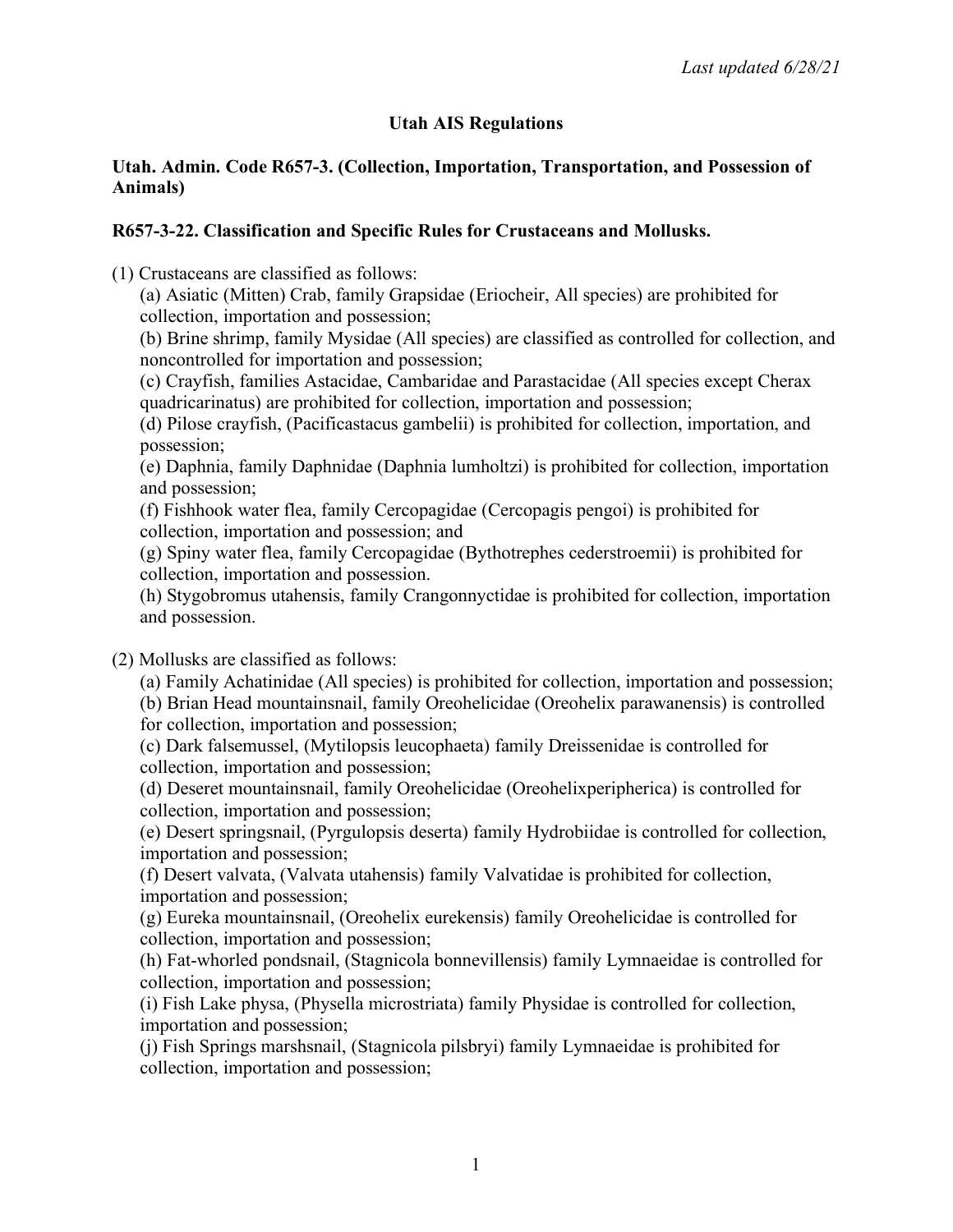(k) Floater, (Anodonta spp. All species) family Anodontidae is controlled for collection, importation and possession;

(l) Glossy valvata, (Valvata humeralis) family Valvatidae is controlled for collection, importation and possession;

(m) Kanab ambersnail, (Oxyloma kanabense) family Succineidae is prohibited for collection, importation and possession;

(n) Lyrate mountainsnail, (Oreohelix haydeni) family Oreohelicidae is controlled for collection, importation and possession;

(o) New Zealand mudsnail, (Potamopyrgus antipodarum) family Hydrobiidae is prohibited for collection, importation and possession;

(p) Quagga mussel, (Dreissena bugenses) family Dreissenidae is prohibited for collection, importation and possession;

(q) Red-rimmed melania, (Melanoides tuberculatus) family Thiaridae is prohibited for collection, importation and possession;

(r) Springsnails or pyrgs (Prygulopsis spp,. All species) family Hydrobiidae are controlled for collection, importation and possession.

(s) Southern tightcoil, (Ogaridiscus subrupicola) family Zonitidae is controlled for collection, importation and possession;

(t) Spruce snail, (Microphysula ingersolli) family Thysanophoridae is controlled for collection, importation and possession;

(u) Thickshell pondsnail, (Stagnicola utahensis) family Lymnaeidae is prohibited for collection, importation and possession;

(v) Utah physa, (Physella utahensis) family Physidae is controlled for collection, importation and possession;

(w) Western pearlshell, (Margaritifera falcata) family Margaritiferidae is prohibited for collection, importation and possession;

(x) Wet-rock physa, (Physella zionis) family Physidae is controlled for collection, importation and possession;

(y) Yavapai mountainsnail, (Oreohelix yavapai) family Oreohelicidae is controlled for collection, importation and possession; and

(z) Zebra mussel, (Dreissena polymorpha) family Dreissenidae is prohibited for collection, importation and possession.

(3) All native species and subspecies of crustaceans and mollusks not listed in Subsection (1) and (2), excluding ornamental aquatic animal species, are classified as controlled for collection, importation and possession.

(4) All nonnative species and subspecies of crustaceans and mollusks not listed in Subsection (1) and (2), excluding ornamental aquatic animal species, are classified as prohibited for collection, importation and possession.

# **Utah. Admin. Code R657-58. (Fishing Contests and Clinics)**

# **R657-58-3. Certificate of Registration (COR) and General Requirements.**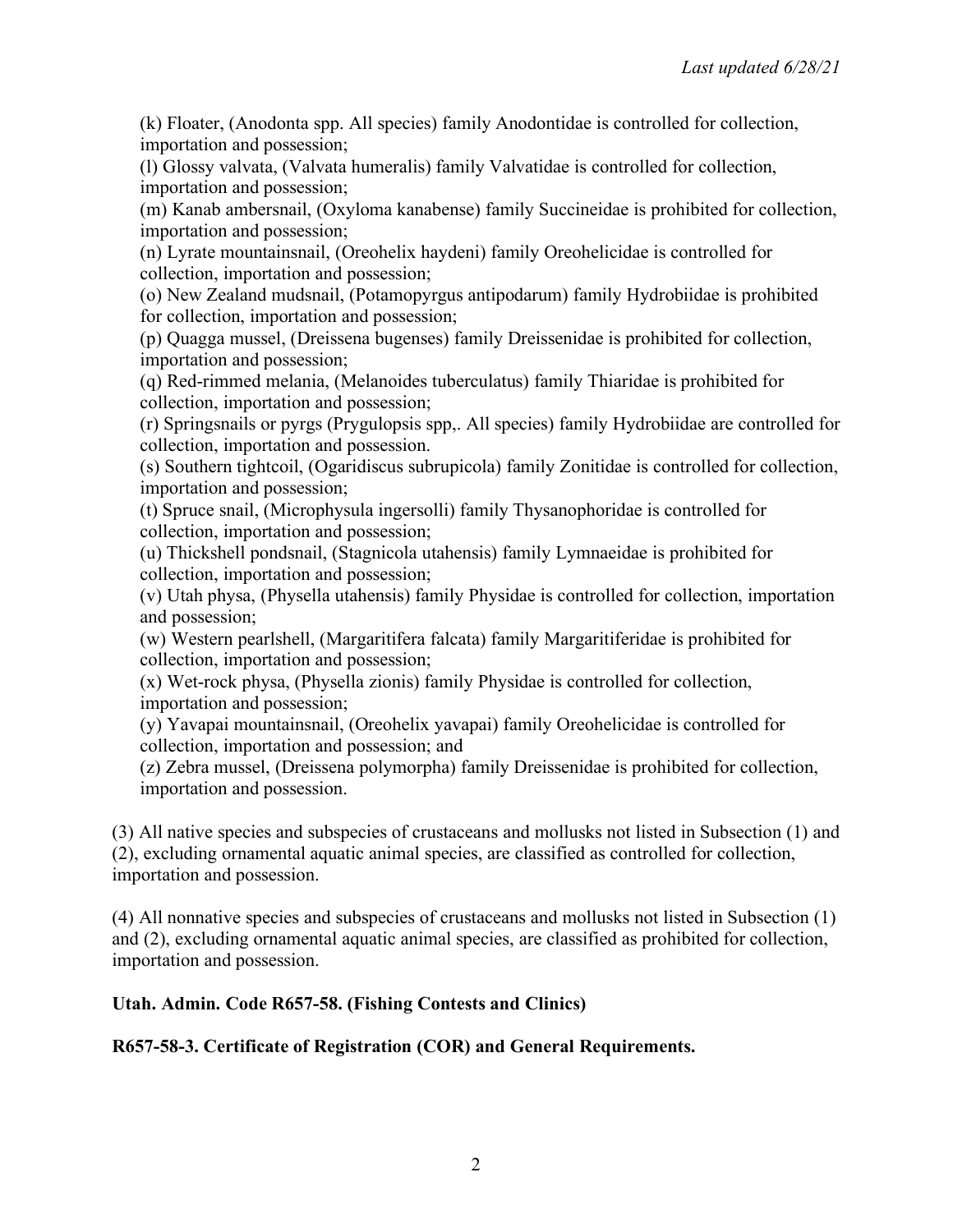(1) Regardless of the size or type of contest, each boat operator must complete the Mussel Aware Boater Program online training provided at

https://dwrapps.utah.gov/wex/dbconnection.jsp?examnbr=504688, and display the completed "decontamination certification form" on the dashboard of the boat transport vehicle for the duration of the fishing contest.

(2) Regardless of the size or type of contest, the contest sponsor shall verify and confirm that each boat operator participating in the fishing contest possess a completed Mussel Aware Boater Program "decontamination certification form."

(3) A COR is required for each certified fishing contest. The requirements are listed in Sections R657-58-4 through R657-58-5.

(4) A COR is valid for only one fishing tournament on one water.

(5) The division may request public comment before issuing a COR if, in the opinion of the division, the proposed contest has potential impacts to the public or could substantially impact a public fishery.

(6) (a) A COR may be denied for:

- (i) failure to comply with the fishing guidebook and rule;
- (ii) potential for resource damage;
- (iii) location;
- (iv) occurrence on a legal holiday or Free Fishing Day;
- (v) public safety issues;
- (vi) conflicts with the public;
- (vii) failure to adequately protect state waters from invasive species;
- (viii) problems with the applicant's prior performance record; and

(ix) failure to comply with other state laws, including those applying to raffles and lotteries in Utah.

(b) The reason for denial will be identified and reported to the applicant in a timely manner. The division may impose conditions on the issuance of the Certification of Registration in order to achieve a management objective or adequately protect a fishery. Any conditions will be listed on the COR.

(8) (a) COR applications are available online at the division's website.

(b) Applications must be received by the division at least 45 days prior to the contest. In some cases a public comment process may alter the 45-day COR review period.

(c) Variances to the COR review period may only be granted by the director.

(9) A COR application must include:

(a) a complete schedule of entry fees, cash awards and prize values;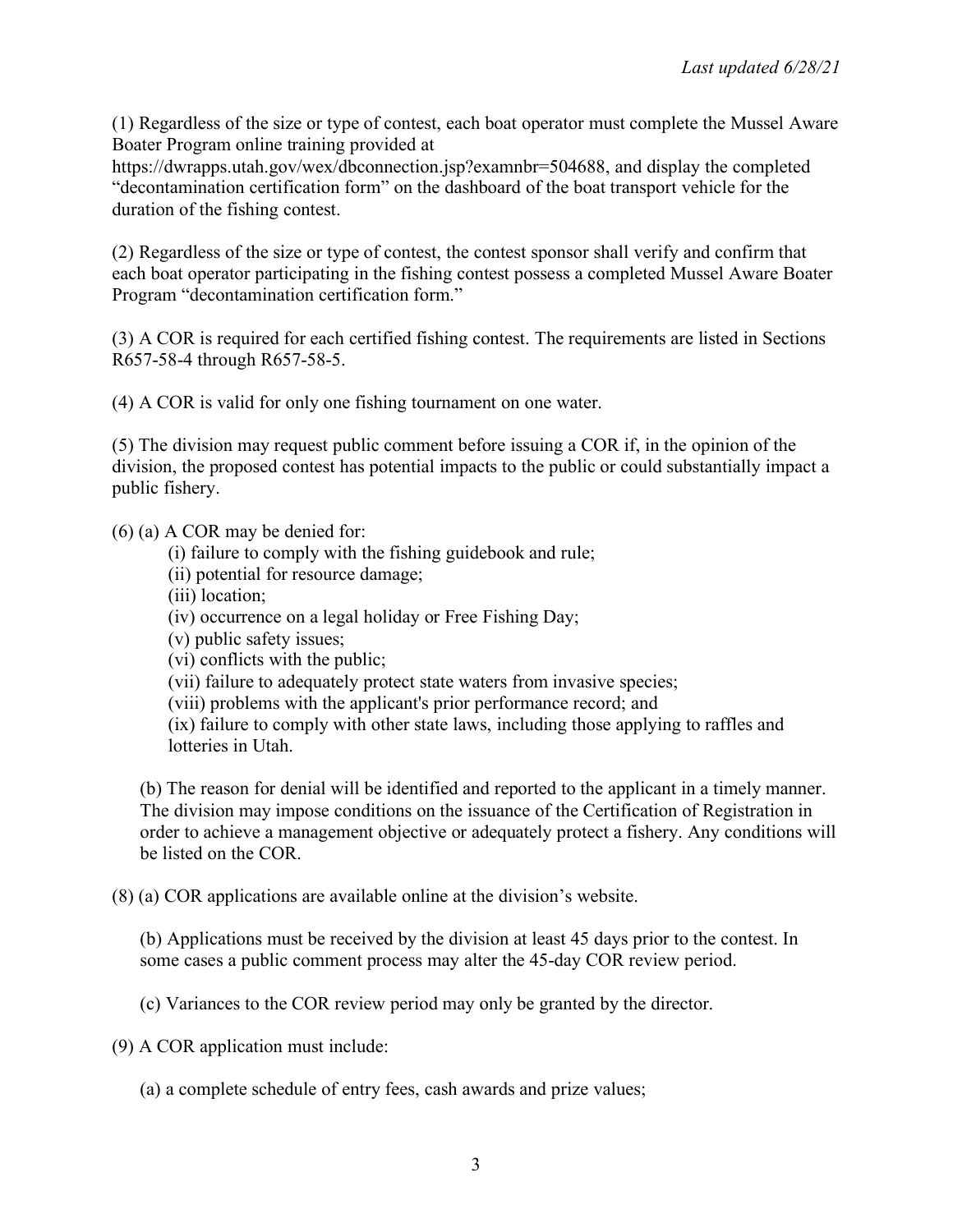- (b) documentation of the number of participants; and
- (c) information regarding the use of live weigh-in.

(10) Anyone conducting a certified fishing contest who fails to obtain a COR or to follow the rules set by the division may be prohibited from conducting any fishing contests, and may be subject to other penalties.

# **Utah. Admin. Code R657-60. (Aquatic Invasive Species Interdiction)**

# **R657-60-1. Purpose and Authority.**

(1) The purpose of this rule is to define procedures and regulations designed to prevent and control the spread of aquatic invasive species within Utah.

(2) This rule is promulgated pursuant to authority granted to the Wildlife Board in Sections 23- 27-401, 23-14-18, and 23-14-19.

### **R657-60-2. Definitions.**

(1) Terms used in this rule are defined in Sections 23-13-2 and 23-27-102.

(2) In addition:

(a) "Conveyance" means a terrestrial or aquatic vehicle, including a vessel, or a vehicle part that may carry or contain a Dreissena mussel.

(b) "Decontaminate" or "Decontaminated" means to comply with one of the following methods:

(i) if no adult mussels are attached to the conveyance after exiting the water body, an owner or operator may self-decontaminate equipment or a conveyance that has been in an infested water in the previous 30 days by:

(A) removing all plants, fish, and mud from the equipment or conveyance; (B) draining all water from the equipment or conveyance, including water held in ballast tanks, bilges, livewells, and motors; and

(C) drying the equipment or conveyance for no less than seven days in June, July and August;18 days in September, October, November, March, April and May; 30 days in December, January and February; or expose the equipment or conveyance to subfreezing temperatures for 72 consecutive hours; or

(D) if all water cannot be drained from the conveyance, or the conveyance has a complex water or mechanical system that the division determines poses a significant risk that Dreissena mussels could remain on the conveyance after the dry time identified in Subsection (C), fulfilling the requirements of Subsection (A) and (B) to the extent practicable and drying the conveyance for no less than 30 days;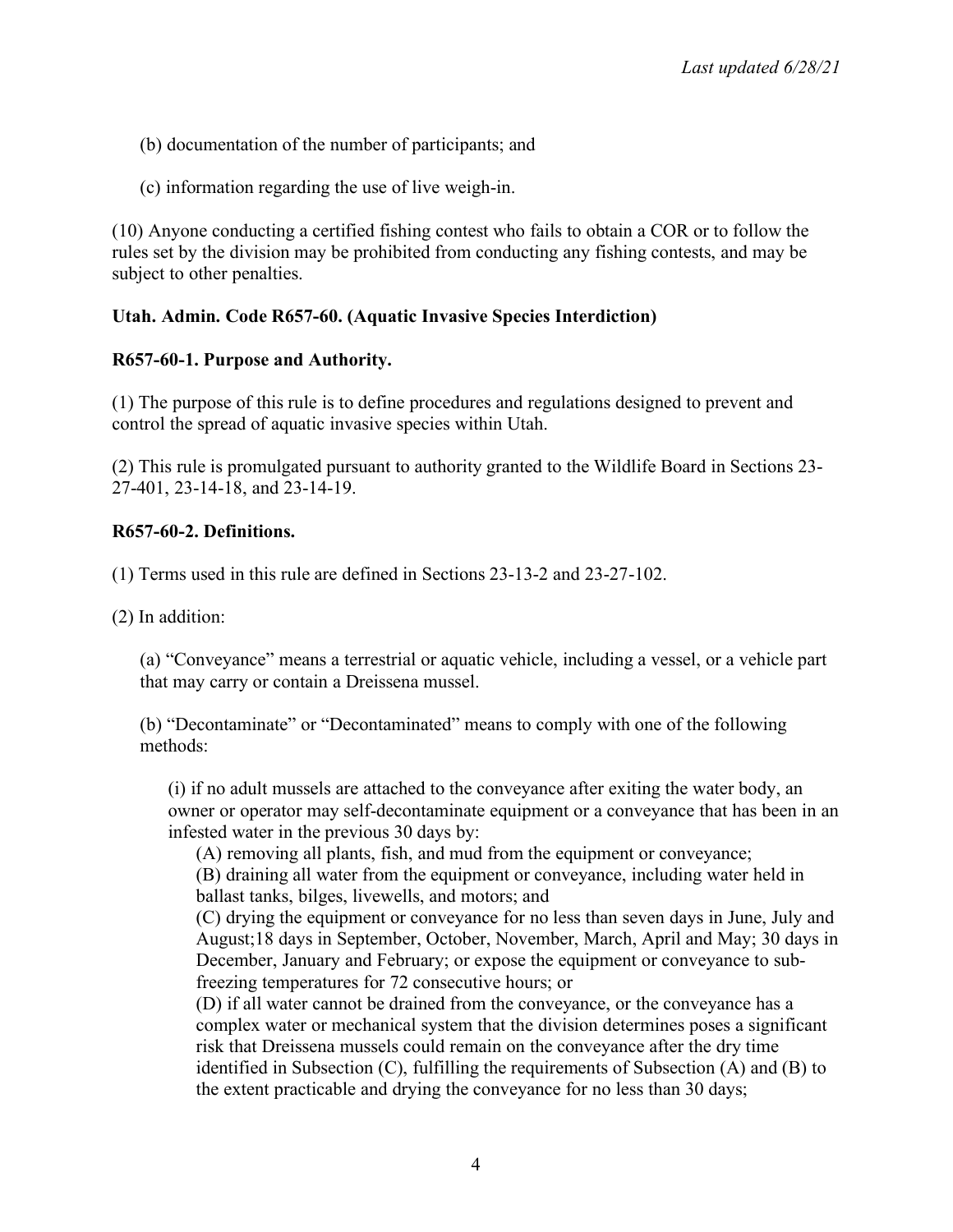(ii) professionally decontaminate equipment or a conveyance that has been in an infested water in the previous 30 days by:

(A) using a professional decontamination service approved by the division to flush any areas where water is held, including ballast tanks, bilges, livewells, and motors, and to apply scalding water to all conveyance and equipment surfaces at the temperature and immersion time necessary for 100 percent mussel mortality as provided in the Uniform Minimum Protocols and Standards for Watercraft Inspection and Decontamination Programs for Dreissenid Mussels in the Western United States; and (B) complete a mandatory 30 day dry time after the scalding water wash is completed if the division determines that, due to the complexity of water or mechanical systems on the conveyance, a significant risk that Dreissena mussels remain present on the conveyance regardless of receiving a scalding water wash described in Subsection  $(A)$ ; or

(iii) complying with all protocols identified in a certificate of registration.

(c) "Detected Water" or "Detected" means a water body, facility, or water supply system where the presence of a Dreissena mussel is indicated in two consecutive sampling events using visual identification or microscopy and the results of each sampling event is confirmed in two polymerase chain reaction tests, each conducted at independent laboratories.

(d) "Dreissena mussel" means a mussel of the genus Dreissena at any life stage, including a zebra mussel, a quagga mussel and a Conrad's false mussel.

(e) "Controlling entity" means the owner, operator, or manager of a water body, facility, or a water supply system.

(f) "Equipment" means an article, tool, implement, or device capable of carrying or containing water or Dreissena mussel.

(g) "Facility" means a structure that is located within or adjacent to a water body.

(h) "Highway" has the same meaning as Subsection 72-1-102(7).

(i) "Infested Water" or "Infested" means a water body, facility, water supply system, or geographic region where the presence of multiple age classes of attached Dreissena mussels is indicated in two or more consecutive sampling events using visual detection or microscopy and the result of each sampling event is confirmed in two polymerase chain reaction tests, each conducted at independent laboratories.

(j) "Juvenile or adult Dreissena mussel" means a macroscopic Dreissena mussel that is not a veliger.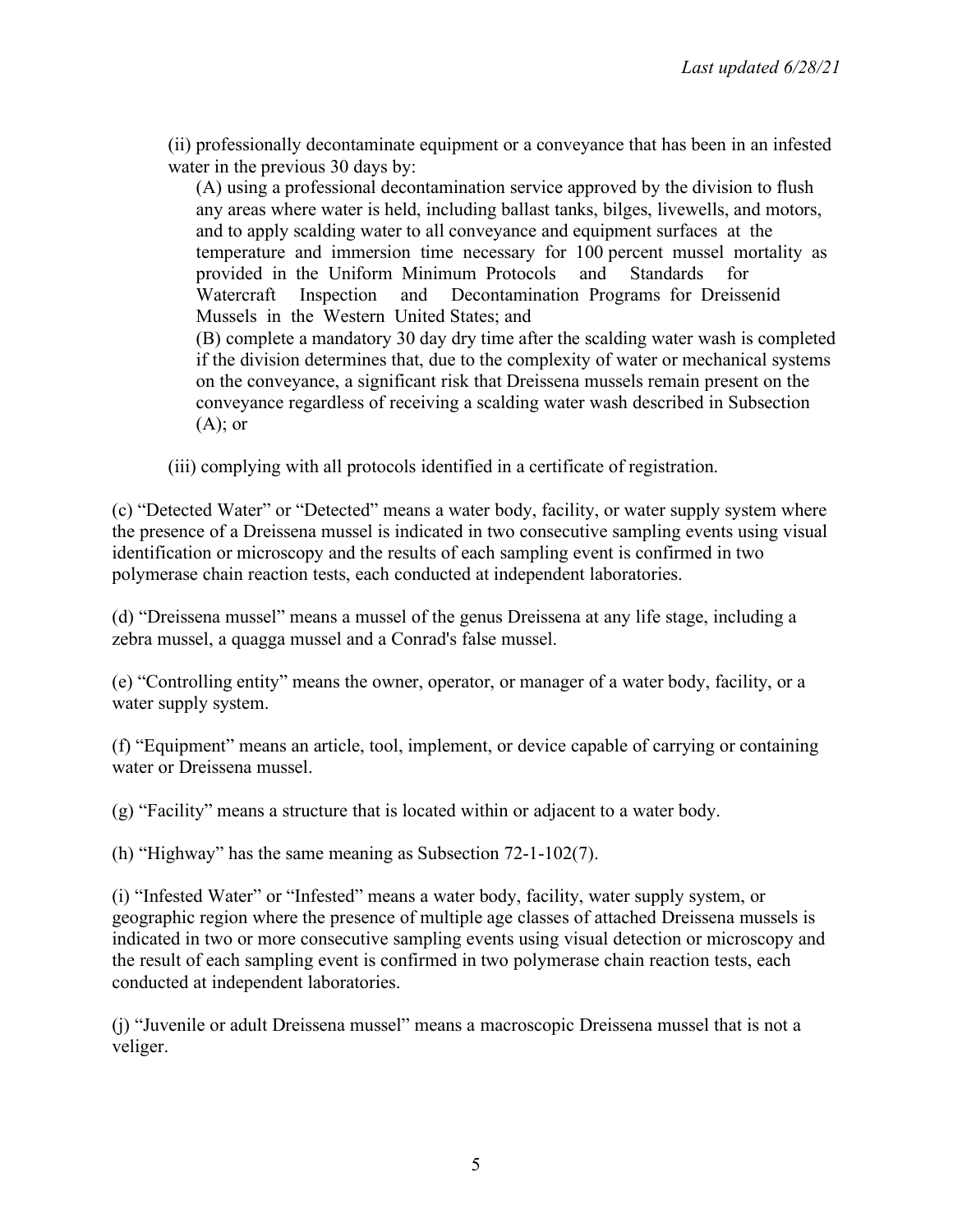(k) "Quarantine" means imposing a required minimum period of time where a conveyance must stay at a predetermined location in order to minimize the risk that Dreissena mussels are spread.

(l) "Suspected Water" or "Suspected" means a water body, facility, or water supply system where the presence of a Dreissena mussel is indicated through a single sampling event using visual identification or microscopy and the result of that sampling event is confirmed in two independent polymerase chain reaction tests, each conducted at independent laboratories.

(m) "Veliger" means a microscopic, planktonic larva of Dreissena mussel.

(n) "Vessel" has the same meaning as Subsection 73-18-2(19).

(o) "Water body" means natural or impounded surface water, including a stream, river, spring, lake, reservoir, pond, wetland, tank, and fountain.

(p) "Water supply system" means a system that treats, conveys, or distributes water for irrigation, industrial, wastewater treatment, or culinary use, including a pump, canal, ditch or, pipeline.

(q) "Water supply system" does not include a water body.

#### **R657-60-3. Possession of Dreissena Mussels.**

(1) Except as provided in Subsections R657-60-3(2) and R657-60-5(2), a person may not possess, import, ship, or transport any Dreissena mussel.

(2) Dreissena mussels may be imported into and possessed within the state of Utah with prior written approval of the Director of the Division of Wildlife Resources or a designee.

### **R657-60-4. Reporting of Invasive Species Required.**

(1) A person who discovers a Dreissena mussel within this state or has reason to believe a Dreissena mussel may exist at a specific location shall immediately report the discovery to the division.

(2) The report shall include the following information:

(a) location of the Dreissena mussels;

(b) date of discovery;

(c) identification of any conveyance or equipment in which mussels may be held or attached; and

(d) identification of the reporting party with their contact information.

- (3) The report shall be made in person or in writing:
	- (a) at any division regional or headquarters office or;
	- (b) to the division's toll free hotline at 1-800-662-3337; or
	- (c) on the division's website at www.wildlife.utah.gov/law/hsp/pf.php.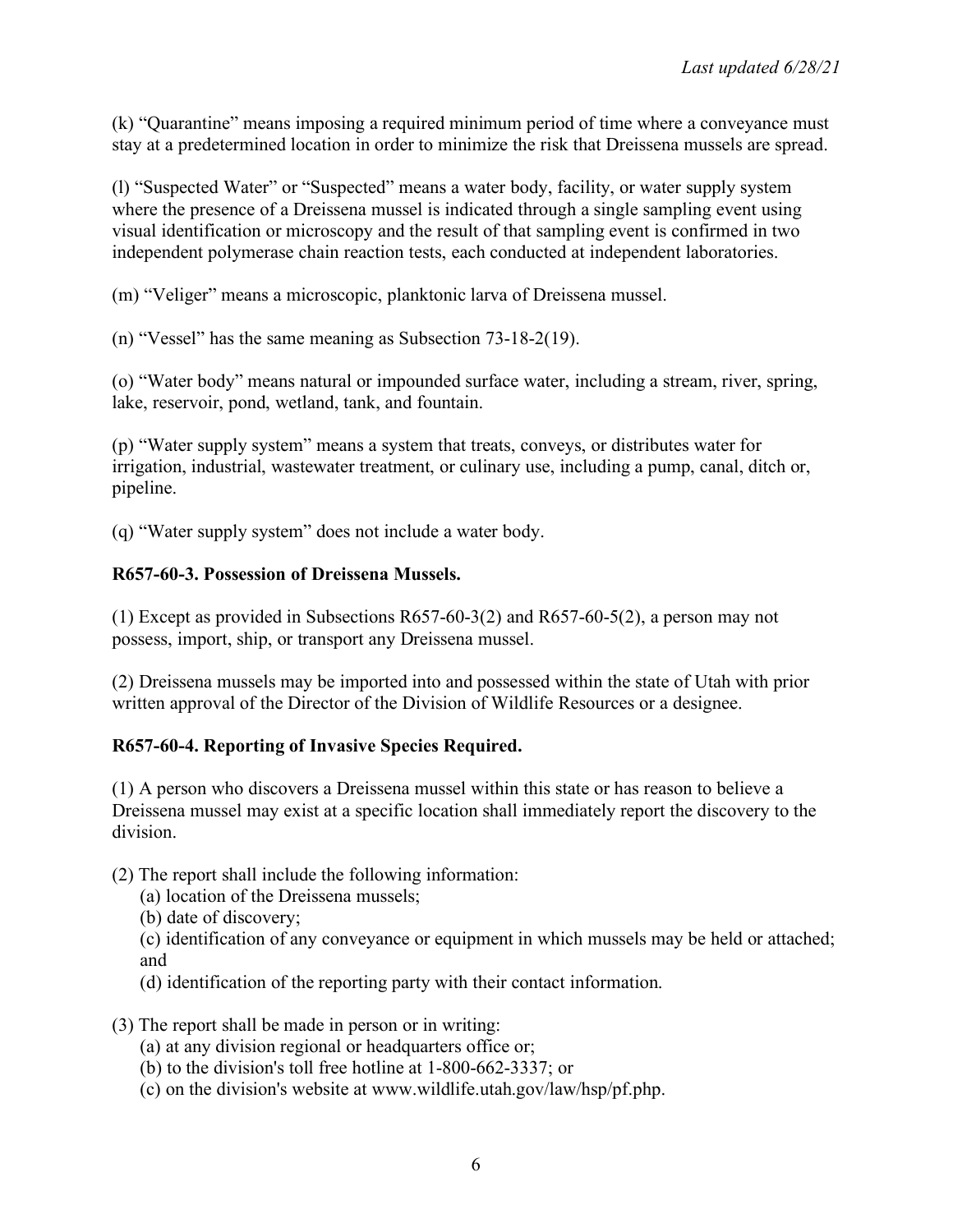(4) Reporting requirements under this Section do not apply to:

(a) Dreissena mussels found in an Infested waterbody;

(b) a conveyance or equipment that is subject to a quarantine or mandatory dry time and has been documented by the division; or

(c) a person lawfully in possession of a Dreissena mussel pursuant to Section R657-60-3.

# **R657-60-5. Requirements for Transportation and Launching of Equipment and Conveyances.**

(1) Before transporting a conveyance on a highway, as defined in Section 72-1-102, in the state, a person shall:

(a) remove all drain plugs and similar devices that prevent drainage of raw water systems on the conveyance; and

(b) to the extent feasible, drain all water from live wells, bilges, ballast tanks, and similar compartments on the conveyance.

- (2) (a) Before launching a conveyance in a Utah waterbody, a nonresident vessel owner shall: (i) pay the annual aquatic invasive species fee;
	- (ii) successfully complete the aquatic invasive species education course; and
	- (iii) provide proof of compliance with this Subsection to the vessel operator.

(b) The vessel operator is responsible for verifying compliance with this Section while recreating on a Utah waterbody.

(c) Except as provided in Subsection (6), a person must satisfy all decontamination requirements before launching or placing equipment or a conveyance in a waterbody if that equipment or conveyance has been in a waterbody or water supply system subject to decontamination requirements in the previous 30 days.

(3) The owner, operator, or possessor of any equipment or conveyance that has been in a waterbody subject to decontamination requirements shall inspect the interior and exterior of the equipment or conveyance for the presence of Dreissena mussels immediately upon exiting the waterbody and prior to leaving the take out site.

(4) (a) If all water in the equipment or conveyance is drained and the inspection undertaken pursuant to Subsection (3) reveals the equipment and conveyance are free from mussels or shelled organisms, fish, plants and mud, the equipment and conveyance may be transported in or through the state directly from the take out site to the location where it will be:

(i) decontaminated; or

(ii) temporarily stored and subsequently returned to the same water body and take out site as provided in Subsection (6).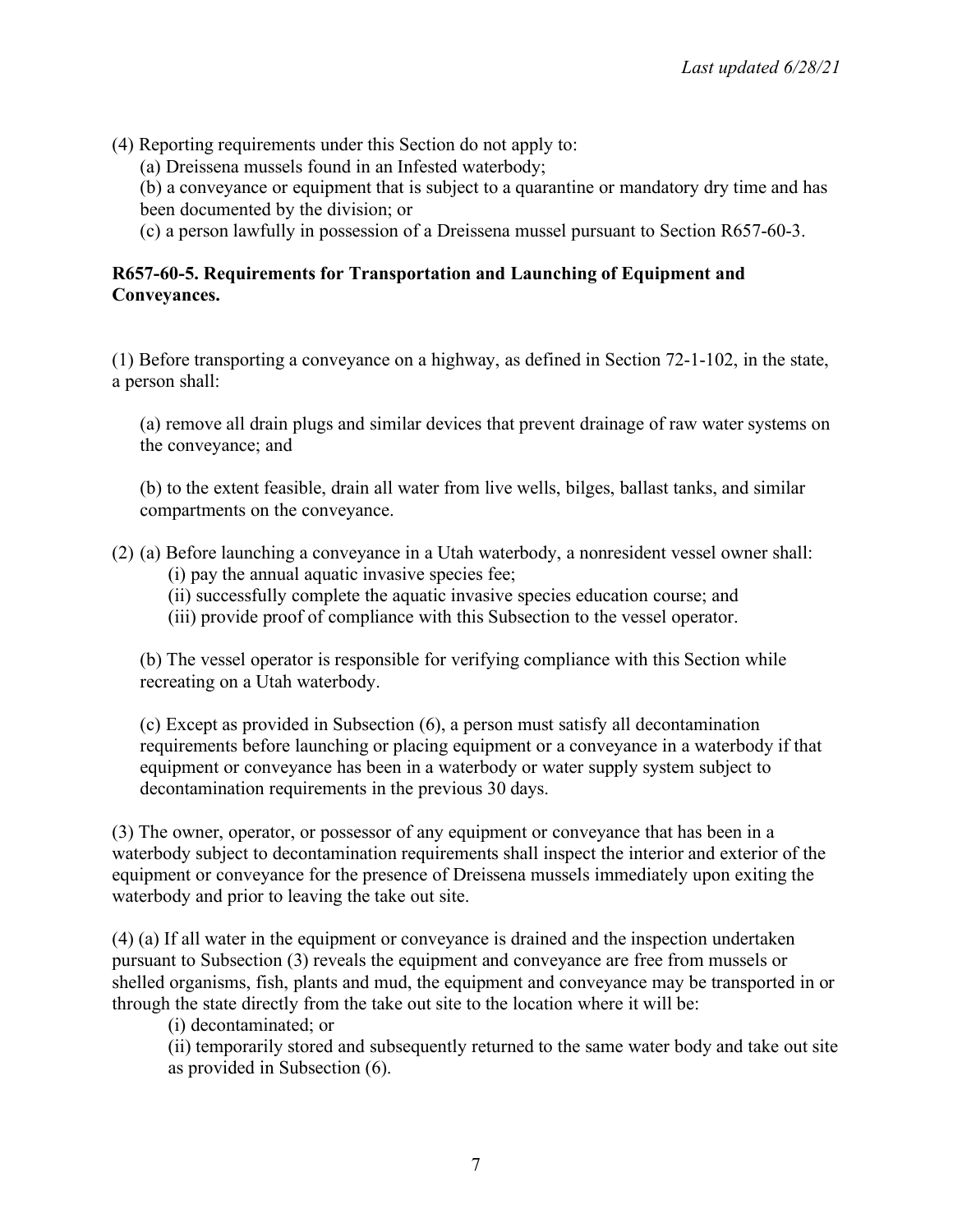(b) All drain plugs and similar devices that prevent drainage of raw water systems on the conveyance shall be removed during the transport and storage of a conveyance.

(5) Equipment and conveyances may not be moved from a take out site of an infested, suspected, or detected water body, or a water body subject to a closure order or control plan requiring decontamination, unless:

(a) the operator satisfies the requirements of Subsection (4); or

(b) the operator receives prior written authorization to move the equipment or conveyance to a designated location to complete decontamination requirements.

(6) Decontamination is not required when a conveyance or equipment is removed from an infested water or other water body subject to decontamination requirements, provided the conveyance and equipment is:

(a) inspected and drained at the take out site, and is free from attached mussels, shelled organisms, fish, plants, and mud as required in Subsections (1) and (2);

(b) returned to the same water body and launched at the same take out site; and

(c) not placed in or on any other Utah water body in the interim without first being decontaminated.

(7) (a) Division personnel may provide the operator of a vessel leaving an infested water, or any water subject to a closure order under Section R657-60-8 or control plan under Section R657-60- 9, with an inspection certification indicating the date that vessel left the water body.

(b) An individual who receives a certification of inspection from the division must retain that certification of inspection until:

(i) the operator returns to the same body of water and receives a new certification of inspection upon leaving the water body;

(ii) the operator completes a certification of decontamination; or

(iii) the operator receives a professional decontamination certificate.

#### **R657-60-6. Certification of Inspection; Certification of Decontamination; Certificate of Registration to Perform Decontamination.**

(1) The owner, operator or possessor of a vessel desiring to launch on a water body in Utah must:

(a) present an inspection certificate to division personnel if required; and

(b) verify the vessel and any launching device, in the previous 30 days, have not been in an infested water or in any other water subject to closure order under Section R657-60-8 or control plan under Section R657-60-9 that requires decontamination of conveyances and equipment upon leaving the water; or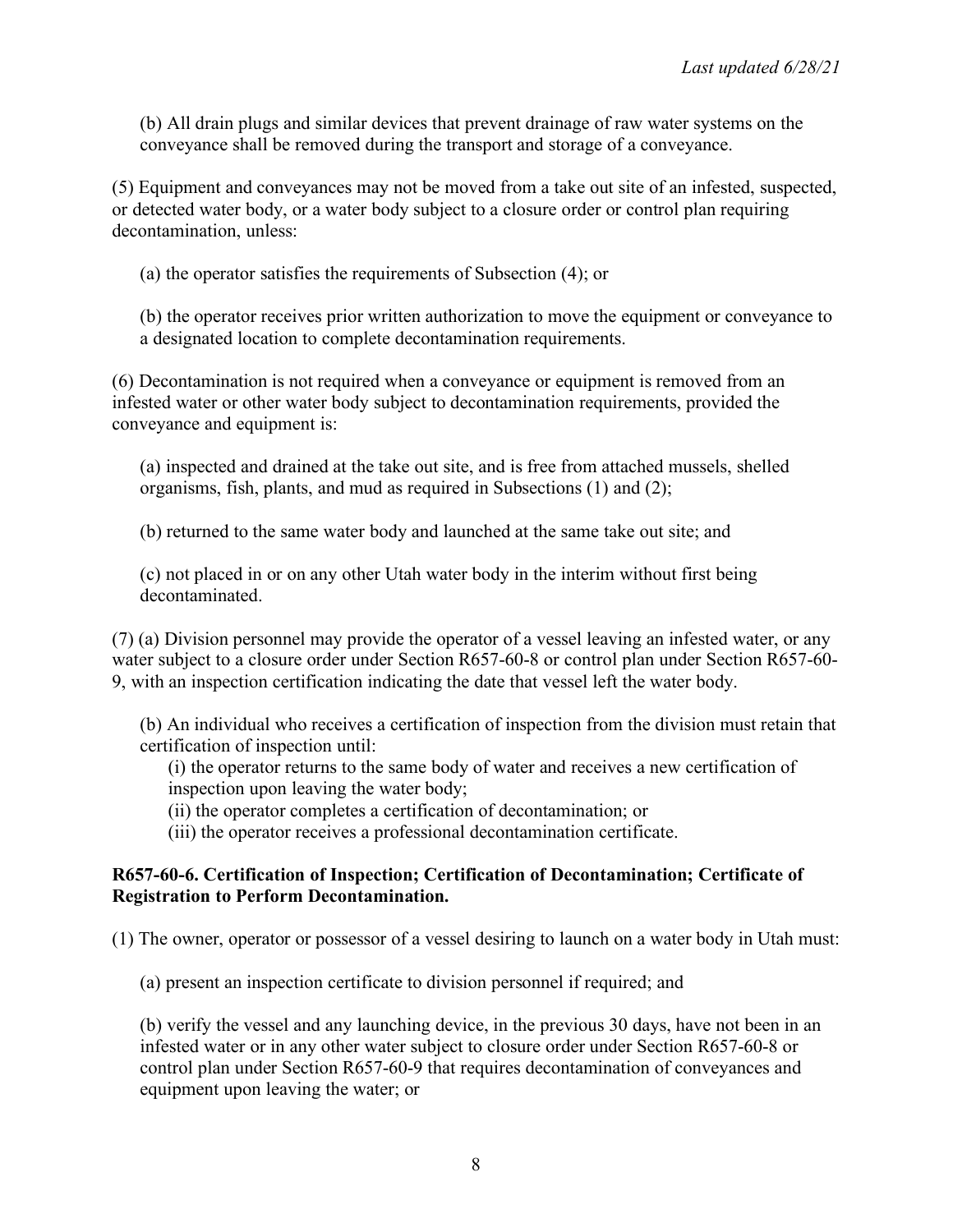(c) certify the vessel and launching device have been decontaminated.

(2) Certification of decontamination is satisfied by:

(a) previously completing self-decontamination since the vessel and launching device were last in a water described in Subsection (1)(b) and completely filling out and dating a decontamination certification form which can be obtained from the division; or

(b) providing a signed and dated certificate by a division approved professional decontamination service verifying the vessel and launching device were professionally decontaminated since the vessel and launching device were last in a water described in Subsection  $(1)(b)$ ; or

(c) complying with the terms identified in a certificate of registration issued for alternative decontamination measures.

(3) A certificate of registration to complete alternate forms of decontamination may be issued to an individual who:

(a) operates conveyances as a part of their business;

(b) whose conveyances cannot be decontaminated using self decontamination or professional decontamination as defined in Subsections R657-60-2(b)(i) and R657-60-2(b)(ii).

(4) Both the decontamination certification form and the professional decontamination certificate, where applicable, must be signed and placed in open view in the window of the launching vehicle prior to launching or placing the vessel in a body of water.

(5) (a) It is unlawful under Section 76-8-504 to knowing falsify a decontamination certification form.

(b) It is unlawful under Subsection 23-13-11(2) to alter or destroy a certificate of inspection or other official indicator verifying inspection prior to completing a decontamination certification form.

(c) The division may suspend, revoke, or terminate a certificate of registration if the business entity or an employee thereof has violated a term of this rule, the Wildlife Resources Code, or a certificate of registration.

### **R657-60-7. Wildlife Board Designations of Infested Waters.**

(1) The Wildlife Board may designate a geographic area, water body, facility, or water supply system as Infested with Dreissena mussels pursuant to Sections 23-27-102 and 23-27-401 without taking the proposal to or receiving recommendations from the regional advisory councils.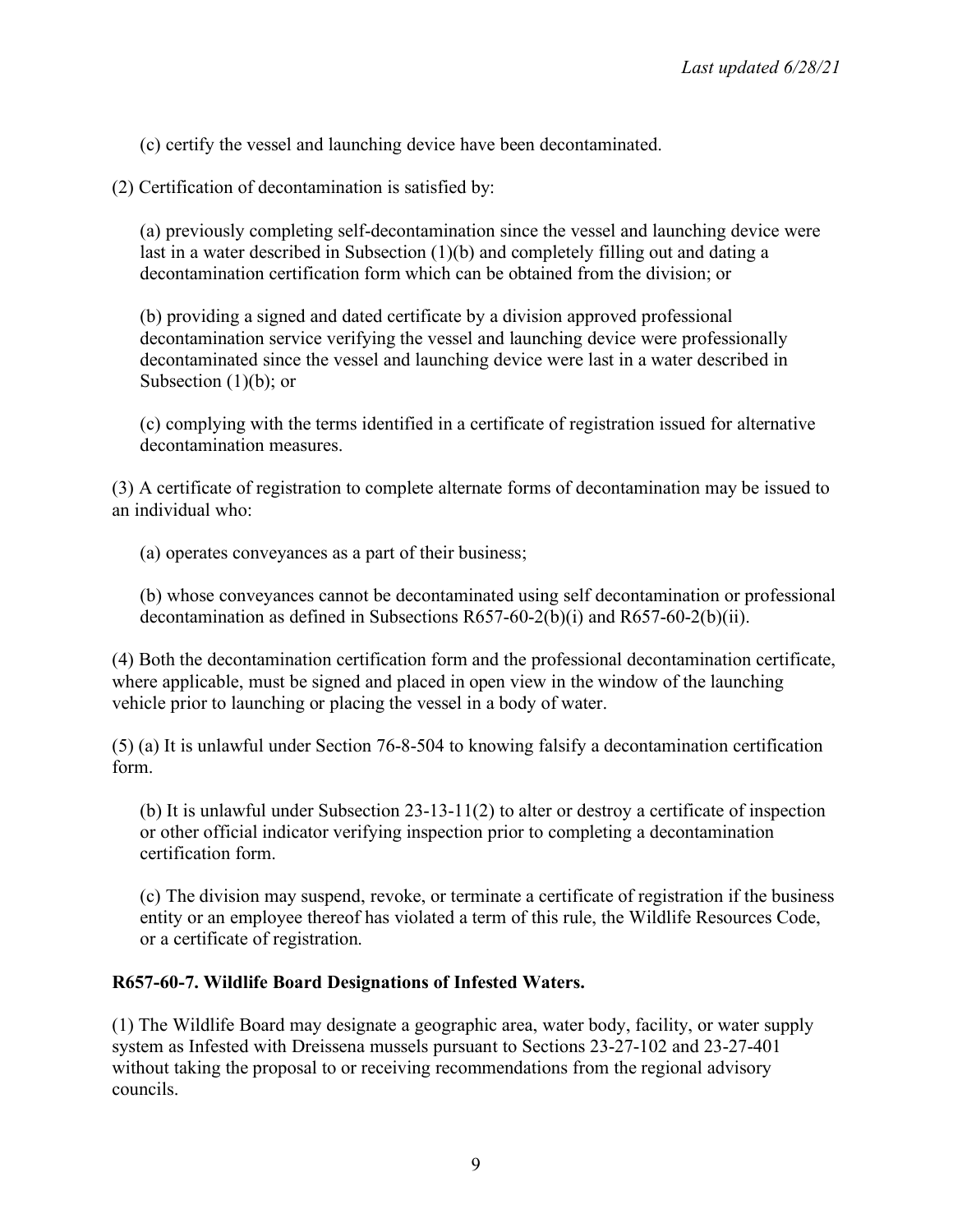(2) The Wildlife Board may designate a particular water body, facility, or water supply system within the state as Infested with Dreissena mussels when sampling indicates the water body, facility, or water supply system meets the minimum criteria for an Infested Water as defined in this rule.

(3) The Wildlife Board may designate a particular water body, facility, or water supply system outside the state as Infested with Dreissena mussels when it has credible evidence suggesting the presence of a Dreissena mussel in that water body, facility, or water supply system.

(4) Where the number of Infested Waters in a particular area is numerous or growing, or where surveillance activities or infestation containment actions are deficient, the Wildlife Board may designate geographic areas as Infested with Dreissena mussels.

(5) The following water bodies and geographic areas are classified as infested:

- (a) all coastal and inland waters in:
	- (i) California;
	- (ii) Nevada;
	- (iii) Arizona;
	- (iv) all states east of Montana, Wyoming, Colorado, and New Mexico;
	- (v) the provinces of Ontario and Quebec Canada; and
	- (vi) Mexico;

(b) Lake Powell and that portion of the:

- (i) Colorado River within the boundaries of Glen Canyon National Recreation Area;
- (ii) Escalante River between Lake Powell and the Coyote Creek confluence;
- (iii) Dirty Devil River between Lake Powell and the Highway 95 bridge; and
- (iv) San Juan River between Lake Powell and Clay Hills Crossing; and

(c) other waters established by the Wildlife Board and published on the DWR website.

(6) The Wildlife Board may remove an infested classification if:

(a) the division samples the affected water body for seven (7) consecutive years without a single sampling event producing evidence sufficient to satisfy the criteria for a "suspected" classification, as defined in this rule; or

(b) the controlling entity eradicates all Dreissena mussels at the water body, facility, or water supply system through chemical or biological treatments, desiccation, or freezing, and the division verifies in writing that Dreissena mussels are no longer present.

# **R657-60-8. Closure Order for a Water Body, Facility, or Water Supply System.**

(1) (a) The division may classify a water body, facility, or water supply system as suspected or detected if it meets the minimum criteria for suspected or detected, as defined in this rule.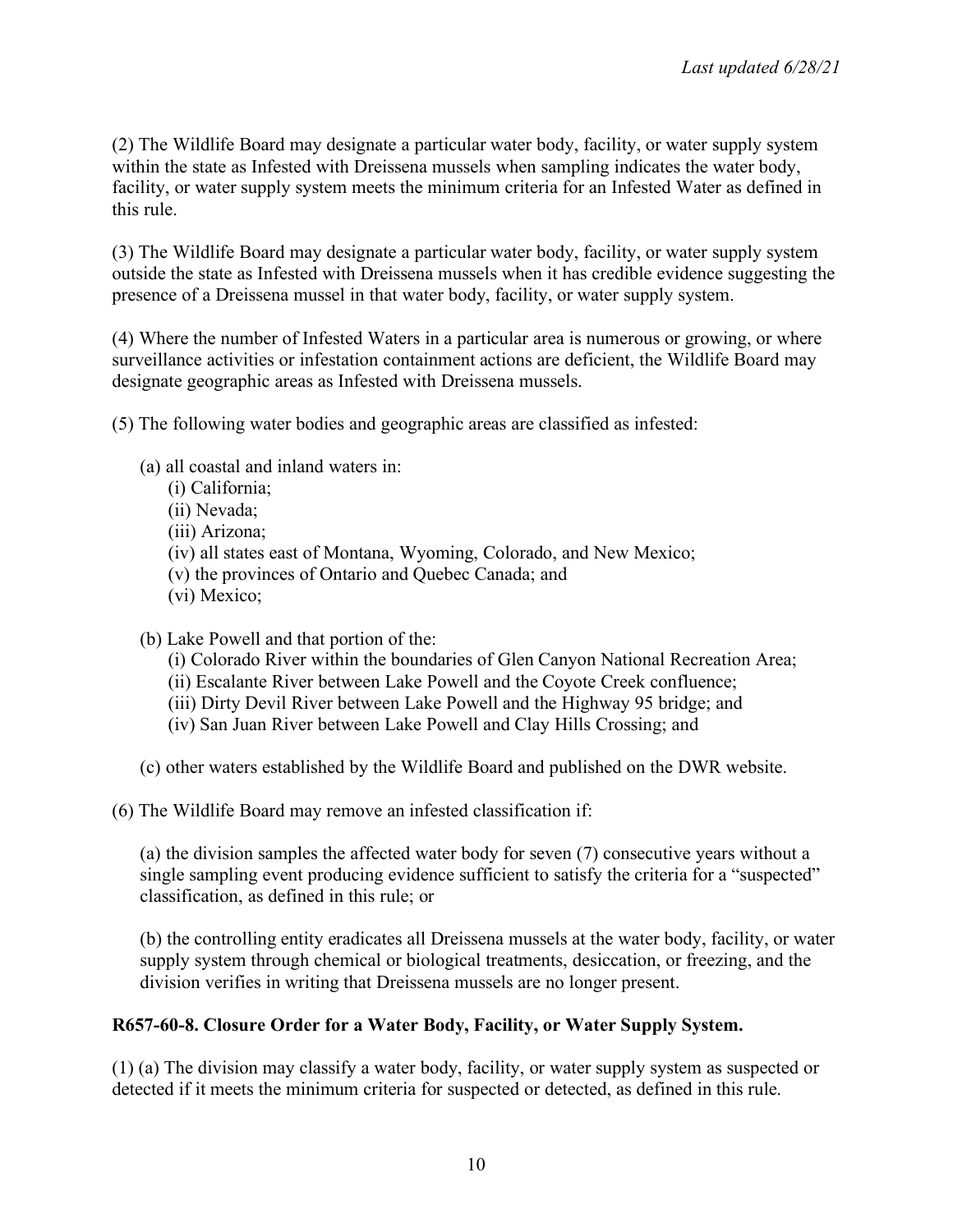(b) If the division classifies a water body, facility, or water supply system as either suspected or detected, the division director or designee may, with the concurrence of the executive director, issue an order closing the water body, facility, or water supply system to the introduction or removal of conveyances or equipment.

(c) The director shall consult with the controlling entity of the water body, facility, or water supply system when determining the scope, duration, level and type of closure that will be imposed in order to avoid or minimize disruption of economic and recreational activities.

(d) A closure order may;

(i) close the water entirely to conveyances and equipment;

(ii) authorize the introduction and removal of conveyances and equipment subject to the decontamination requirements in Subsection R657-60-2(2)(b) and Section R657-60-5; or (iii) impose any other condition or restriction necessary to prevent the movement of Dreissena mussels into or out of the subject water.

(iv) a closure order may not restrict the flow of water without the approval of the controlling entity.

(2) (a) A closure order issued pursuant to Subsection (1) shall be in writing and identify the:

(i) water body, facility, or water supply system subject to the closure order;

(ii) nature and scope of the closure or restrictions;

(iii) reasons for the closure or restrictions;

(iv) conditions upon which the order may be terminated or modified; and

(v) sources for receiving updated information on the presence of Dreissena mussels and closure order.

(b) The closure order shall be mailed, electronically transmitted, or hand delivered to: (i) the controlling entity of the water body, facility, or water supply system; and

(ii) any governmental agency or private entity known to have economic, political, or recreational interests significantly impacted by the closure order; and

(iii) any person or entity requesting a copy of the order.

(c) The closure order or its substance shall further be:

(i) posted on the division's web page; and

(ii) published in a newspaper of general circulation in the state of Utah or the affected area.

(3) (a) If a closure order lasts longer than seven days, the division shall provide the controlling entity and post on its web page a written update every ten days on its efforts to address the Dreissena mussel infestation.

(b) The ten day update notice cycle will continue for the duration of the closure order.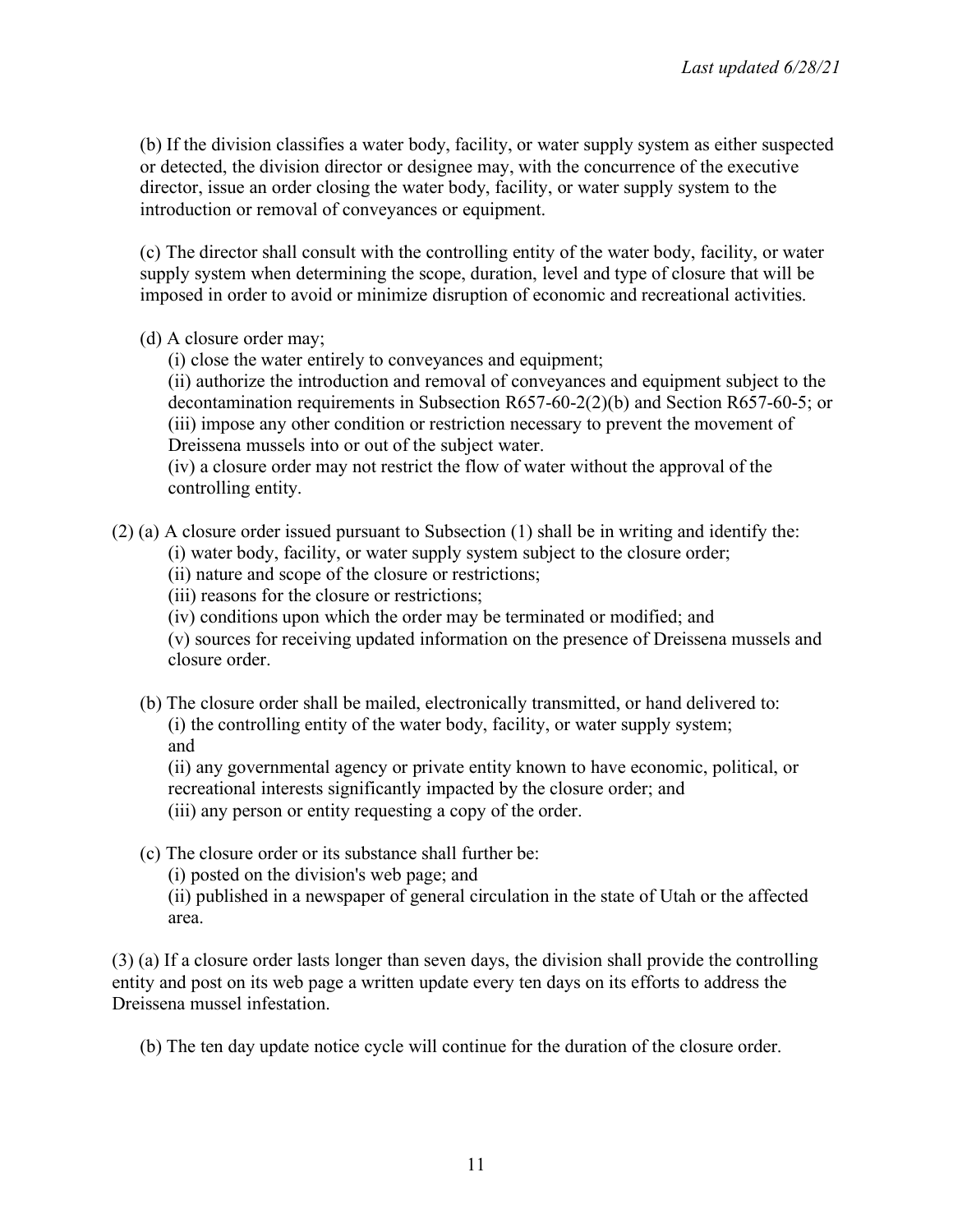(4) (a) Notwithstanding the closure authority in Subsection (1), the division may not unilaterally close or restrict a suspected or detected water supply system where the controlling entity has prepared and implemented a control plan in cooperation with the division that effectively controls the spread of Dreissena mussels from the water supply system.

(b) The control plan shall comply with the requirements in Section R657-60-9.

(5) Except as authorized by the Division in writing, a person may not violate any provision of a closure order.

(6) A closure order or control plan shall remain effective so long as the water body, water supply system, or facility remains classified as suspected or detected.

(7) The director or his designee may remove a Suspected classification if:

(a) the division samples the affected water body for three (3) consecutive years without a single sampling event producing evidence sufficient to satisfy the criteria for a "suspected" classification, as defined in this rule; or

(b) the controlling entity eradicates all Dreissena mussels at the water body, facility, or water supply system through chemical or biological treatments, desiccation, or freezing, and the division verifies that Dreissena mussels are no longer present.

(8) The director or his designee may remove a detected classification if:

(a) the division samples the affected water body for five (5) consecutive years without a single sampling event producing evidence sufficient to satisfy the criteria for a "suspected" classification, as defined in this rule; or

(b) the controlling entity eradicates all Dreissena mussels at the water body, facility, or water supply system through chemical or biological treatments, desiccation, or freezing, and the division verifies that Dreissena mussels are no longer present.

#### **R657-60-9. Control Plan Required.**

(1) The controlling entity of a water body, facility, or water supply system may develop and implement a control plan in cooperation with the division prior to infestation designed to:

(a) avoid the infestation of Dreissena mussels; and

(b) control or eradicate an infestation of Dreissena mussels that might occur in the future.

(2) A pre-infestation control plan developed consistent with the requirements in Subsection (3) and approved by the division will eliminate or minimize the duration and impact of a closure order issued pursuant to Sections 23-27-303 and R657-60-8.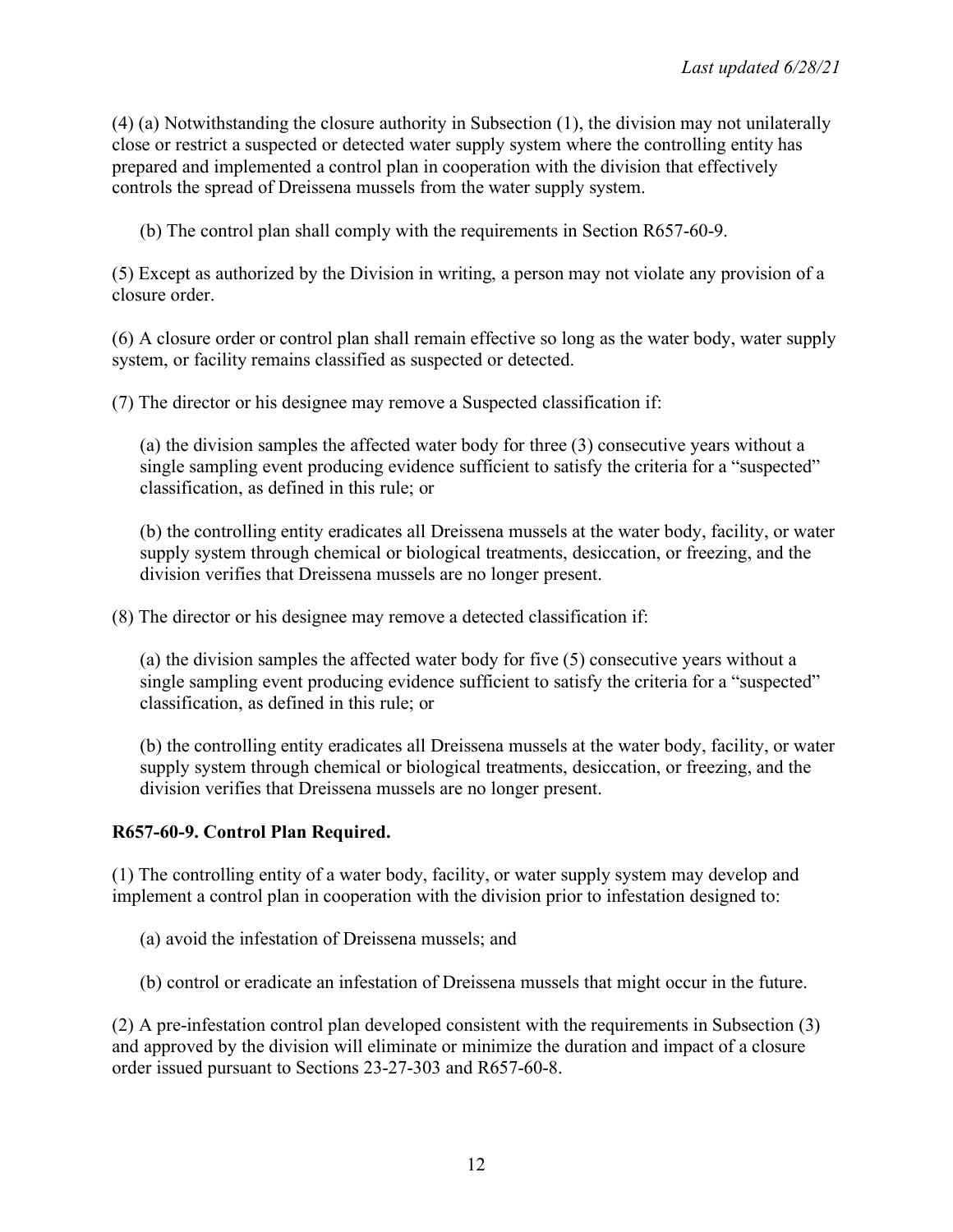(3) If a water body, facility, or water supply system within the state is classified as infested, detected, or suspected, and it does not have an approved control plan, the controlling entity shall cooperate with the division in developing and implementing a control plan to address the:

(a) scope and extent of the presence of Dreissena mussels;

- (b) actions proposed to control the pathways of spread of Dreissena mussels;
- (c) actions proposed to control the spread or eradicate the presence of Dreissena mussels;
- (d) methods to decontaminate the water body, facility, or water supply system, if possible;
- (e) actions required to systematically monitor the presence of Dreissena mussels; and
- (f) requirements and methods to update and revise the plan with scientific advances.

(4) All control plans prepared pursuant to Subsection (3) shall be approved by the Division before implementation.

(5) A control plan prepared pursuant to this Section may require that all conveyances and equipment entering or leaving the subject water to comply with the decontamination requirements in Subsection R657-60-2(2)(b) and Section R657-60-5.

(6) Except as authorized by the Division and the controlling entity in writing, a person may not violate any provision of a control plan.

# **R657-60-10. Procedure for Establishing a Memorandum of Understanding with the Utah Department of Transportation.**

(1) The division director or designee shall negotiate an agreement with the Utah Department of Transportation for use of ports of entry for detection and interdiction of Dreissena Mussels illegally transported into and within the state. Both the Division of Wildlife Resources and the Department of Transportation must agree upon all aspects of Dreissena Mussel interdiction at ports of entry.

(2) The Memorandum shall include the following:

(a) methods and protocols for reimbursing the department for costs associated with Dreissena Mussel interdiction;

(b) identification of ports of entry suitable for interdiction operations;

(c) identification of locations at a specific port of entry suitable for interdiction operations;

(d) methods and protocols for disposing of wastewater associated with decontamination of equipment and conveyances;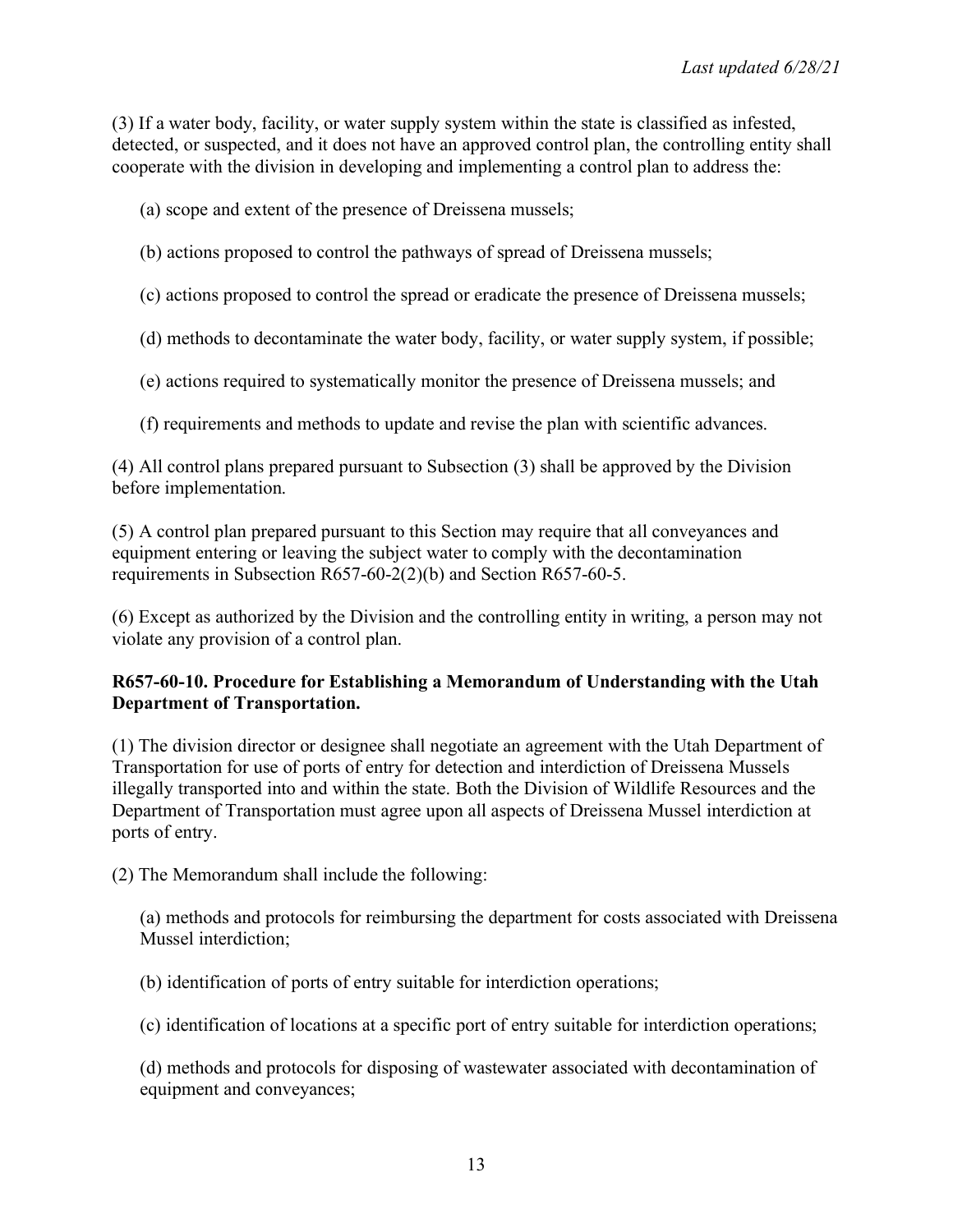(e) dates and time periods suitable for interdiction efforts at specific ports of entry;

(f) signage notifying motorists of the vehicles that must stop at the port of entry for inspection;

(g) priorities of use during congested periods between the department's port responsibilities and the division's interdiction activities;

(h) methods for determining the length, location and dates of interdiction;

(i) training responsibilities for personnel involved in interdiction activities; and

(j) methods for division regional personnel to establish interdiction efforts at ports within each region.

#### **R657-60-11. Conveyance or Equipment Detainment.**

(1) To eradicate and prevent the infestation of a Dreissena mussel, the division may:

(a) temporarily stop, detain, inspect, quarantine, and impound a conveyance or equipment that the division reasonably believes is in violation of Sections 23-27-201, 23-27-306, or  $R657-60-5$ ;

(b) order a person to decontaminate a conveyance or equipment that the division reasonably believes is in violation of Sections 23-27-201, 23-27-306, or R657-60-5.

(2) The division, a port-of-entry agent or a peace officer may detain, quarantine, or impound a conveyance or equipment if:

(a) the division, agent, or peace officer reasonably believes that the person transporting the conveyance or equipment is in violation of Sections 23-27-201, 23-27-306, or R657-60-5.

(3) The detainment, quarantine, or impoundment authorized by Subsection (2) may continue for:

- (a) up to five days; or
- (b) the period of time necessary to:
	- (i) decontaminate the conveyance or equipment; and
	- (ii) ensure that a Dreissena mussel is not living on or in the conveyance or equipment.

#### **R657-60-12. Penalty for Violation.**

(1) Except as provided in Section 23-27-306, a violation of any provision of this rule is punishable as provided in Section 23-13-11.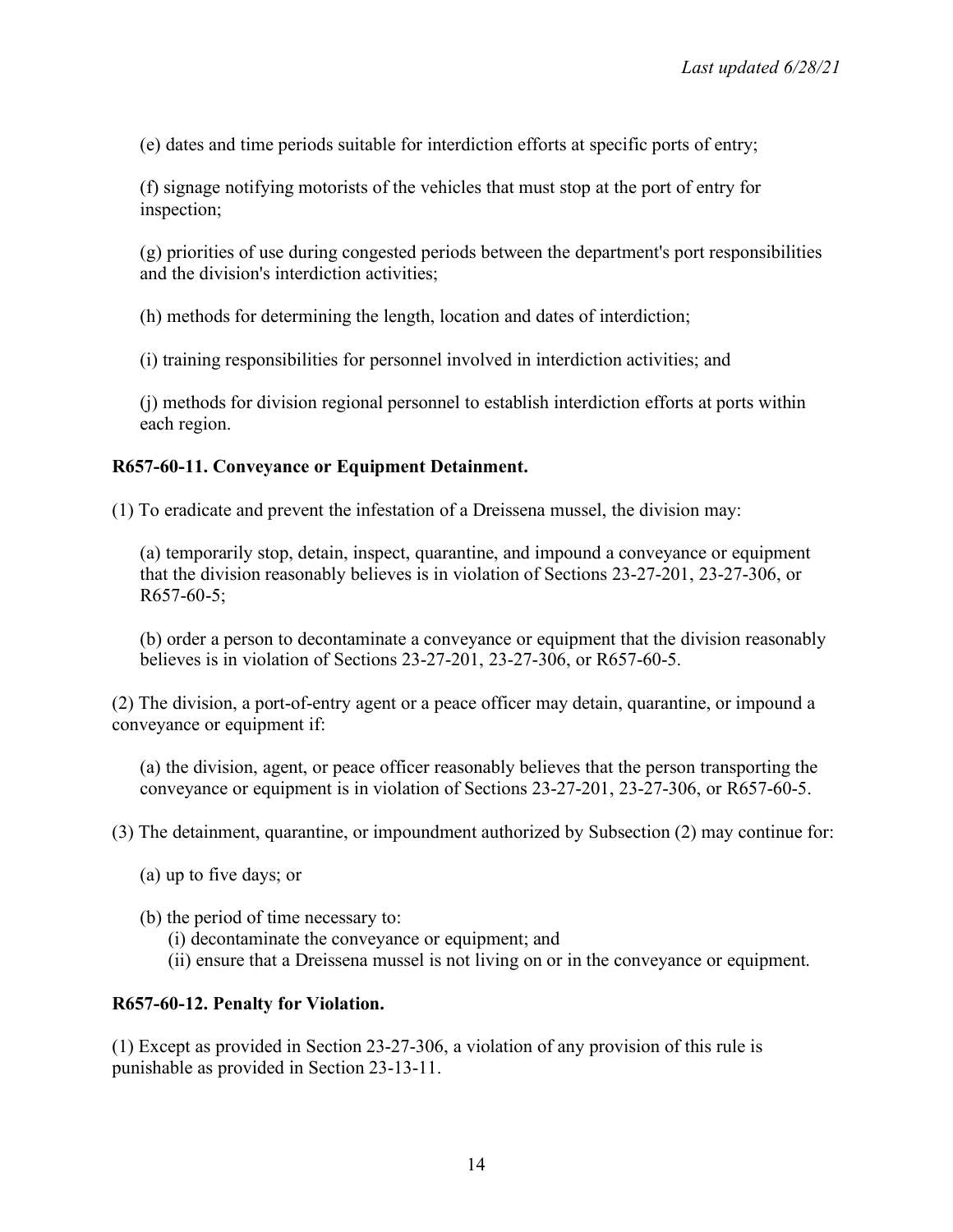(2) A violation of any provision of a closure order issued under Section R657-60-8 or a control plan created under Section R657-60-9 is punishable as a criminal infraction as provided in Section 23-13-11.

#### **R657-60-13. Inspection Stations.**

(1) Inspection stations may be established for administrative purposes to interdict the spread of Dreissena mussels consistent with Title 23, Chapter 27, Aquatic Invasive Species Act, and Rule R657-60.

(2) The Division may establish inspection stations at locations authorized under Section 23-27- 301 where:

(a) there is a high probability of intercepting conveyances or equipment transporting Dreissena mussels;

(b) there is typically a high level of boat and trailer traffic; or

(c) inspection of conveyances or equipment will provide increased protection against the introduction of Dreissena mussels into a water body that is not classified as infested, suspected, or detected under Section R657-60-2.

(3) Inspection stations shall have adequate space for conveyances or equipment to be stopped, inspected, and if necessary, decontaminated, without interfering with the public's use of highways or presenting a safety risk to the public.

(4) Inspection stations shall have adequate signage providing the public:

(a) notice that the inspection station is open and operational;

(b) notice that all persons transporting conveyances or equipment must stop at the inspection station and submit their conveyance and equipment for inspection; and

(c) an adequate opportunity to safely stop at the inspection station.

(5) Any person transporting a conveyance or equipment is required to stop at an inspection station during its hours of operation and submit that conveyance or equipment to the Division for inspection.

(6) The Division shall conduct an inspection of a conveyance or equipment that is stopped at an inspection station as follows:

(a) Division personnel will determine whether the conveyance or equipment has been in an infested, suspected, or detected water body within the past 30 days.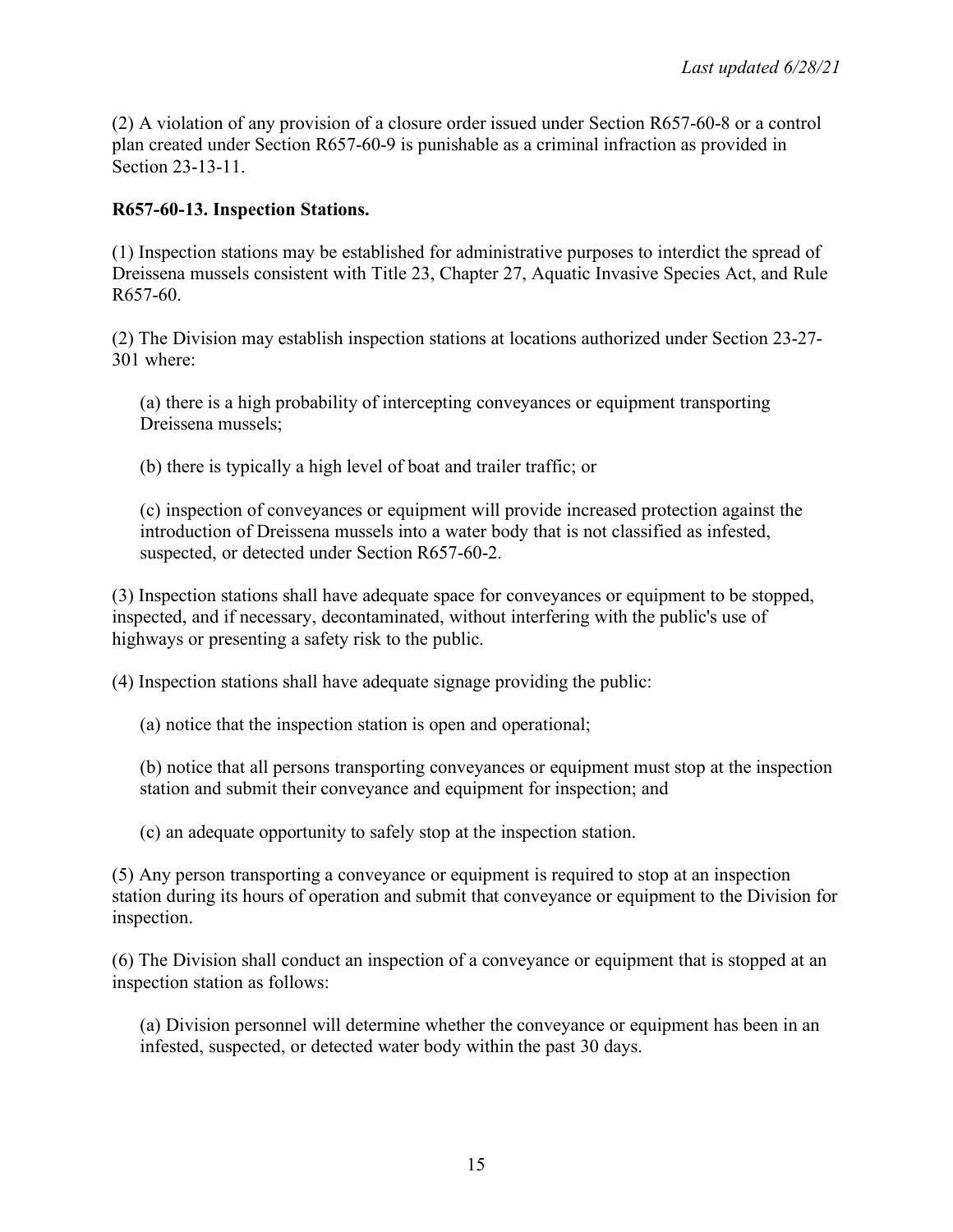(b) If the conveyance or equipment has not been in an infested, suspected, or detected water body within the past 30 days, the Division will:

(i) conduct a brief visual inspection of the conveyance or equipment to ensure that there are no visible Dreissena mussels;

(ii) provide educational materials regarding aquatic invasive species risks and regulations in Utah; and

(iii) provide a certificate of inspection to the person in possession of the conveyance or equipment.

(c) If the conveyance or equipment has been in an infested, suspected, or detected water body within the past 30 days, the Division will:

(i) verify all water is drained from the conveyance or equipment, including water held in ballast tanks, bilges, livewells, motors, and other areas of containment;

(ii) verify that the surface of the conveyance or equipment is free of Dreissena mussels, shelled organisms, fish, plants, and mud; and

(iii) verify that the conveyance or equipment has been or will be decontaminated as defined in Subsection R657-60-2(b) before launching in a Utah water body.

(d) The Division may require professional decontamination of conveyances or equipment that have been in an infested, suspected, or detected water within the past 30 days and failed to comply with the draining and cleaning requirements established in Subsection R657-60- 5(3).

(7) The Division may issue a certification of inspection and decontamination to persons who complete inspections and any applicable decontamination at an inspection station.

(8) Inspection stations shall be operated in a manner that minimizes the length of time of an inspection while ensuring that conveyances are free from the presence of Dreissena mussels.

### **Utah. Admin. Code R652-70 (Sovereign Lands)**

### **R652-70-2300. Management of Bear Lake Sovereign Lands.**

*\* AIS-relevant provision: R652-70-2300(9)*

(1) Lands lying below the ordinary high water mark of Bear Lake as of the date of statehood are owned by the state of Utah and shall be administered by the division as sovereign lands.

(2) Upon application for a specific use of state lands near the boundary of Bear Lake, or in the event of a dispute as to the ownership of the sovereign character of the lands near the boundary of Bear Lake, the division may evaluate all relevant historical evidence of the lake elevation, the water erosion along the shoreline, the topography of the land, and other relevant information to determine the relationship of the land in question to the ordinary high water mark.

(3) In the absence of evidence establishing the ordinary high water mark as of the date of statehood, the division shall administer all the lands within the bed of Bear Lake and lying below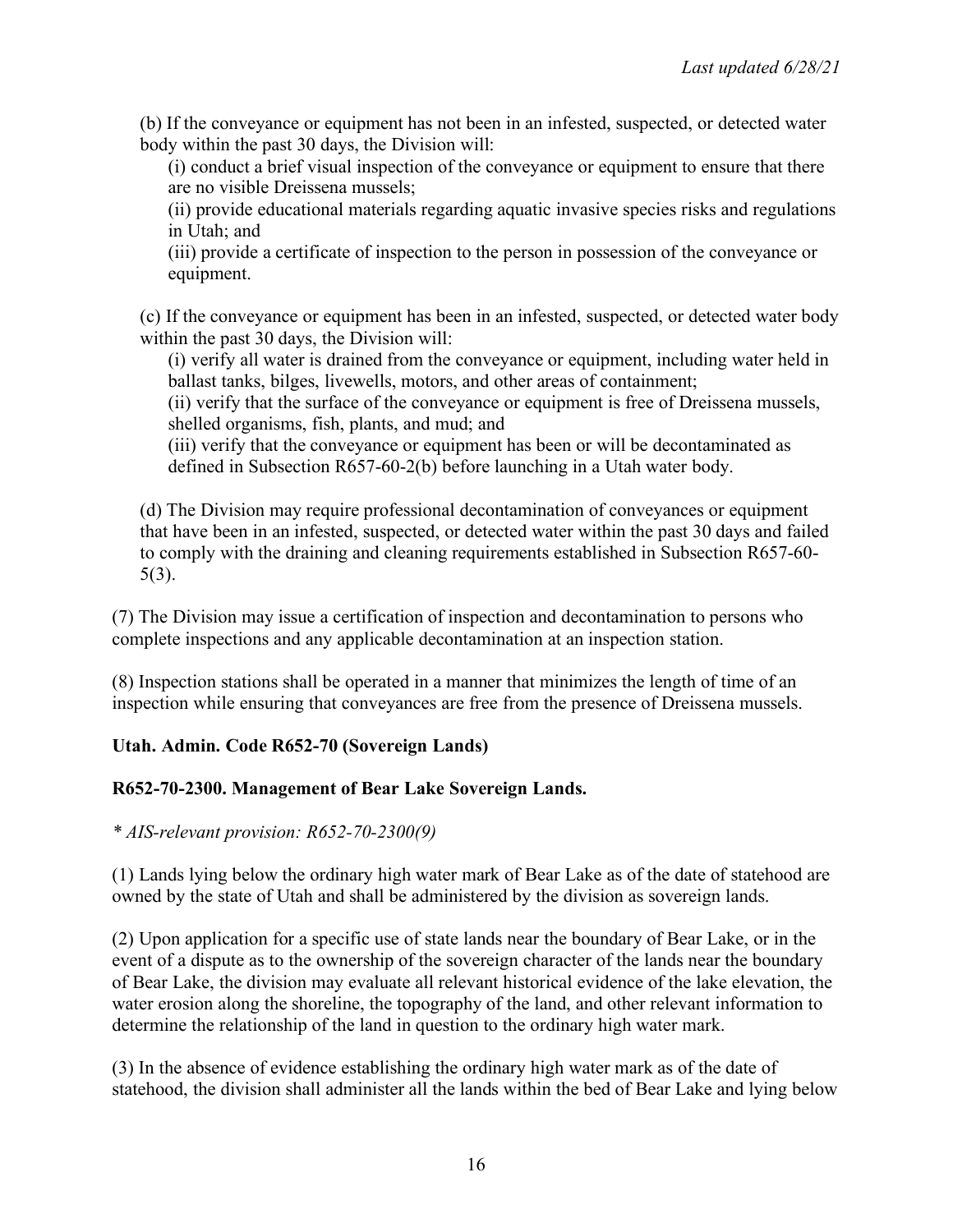the level of 5,923.65 feet above mean sea level, Utah Power and Light datum, as being sovereign lands.

(4) The division, after notice to affected state agencies and any person with an ownership in the land, may enter into agreements to establish boundaries with owners of land adjoining the bed of Bear Lake; provided that the agreements shall not set a boundary for sovereign lands below the level of 5,923.65 feet above mean sea level.

(5) The established speed limit is 10 miles per hour.

(6) Camping and use of motorized vehicles are prohibited between the hours of 10 p.m. and 7 a.m.

(7) No campfires or fireworks are allowed.

(8) The use and operation of motor vehicles on sovereign land at Bear Lake shall be governed by Utah Code 65A-3-1 and division plans.

(9) Pursuant to 65A-2-6(2), to obtain a permit to launch or retrieve a motorboat on states lands surrounding Bear Lake, a person shall:

(a) Complete the online Mussel-Aware Boater Program and receive a multiple use Decontamination Certification Form valid through the end of the calendar year as required and provided by the Utah Division of Wildlife Resources as part of the Aquatic Invasive Species Program.

(10) A person may only purchase one (1) beach launching permit annually.

(a) The permit is valid for the calendar year within which the permit is issued.

(b) The permit does not authorize launching or retrieving a motorboat or parking or operating a motor vehicle in an area designated as closed to motorized use.

(c) Lost or stolen permits may be replaced at the established fee.

(11) The division may enter into an agreement with a local governmental entity or state agency to issue the beach launching permits in compliance with the requirements listed above.

(a) The agreement will allow the entity or agency to establish a minimal administrative fee not to exceed \$25 for issuing the beach launching permit.

(12) The division or the entity or agency with an agreement to issue the beach launching permit may revoke a permit or deny an applicant a permit to launch under the following circumstances:

(a) The applicant fails to comply with the beach launching permit requirements and stipulations listed above  $(R652-70-2300(9)(a-b)$  and  $R652-70-2300(10)(a-c)$ )